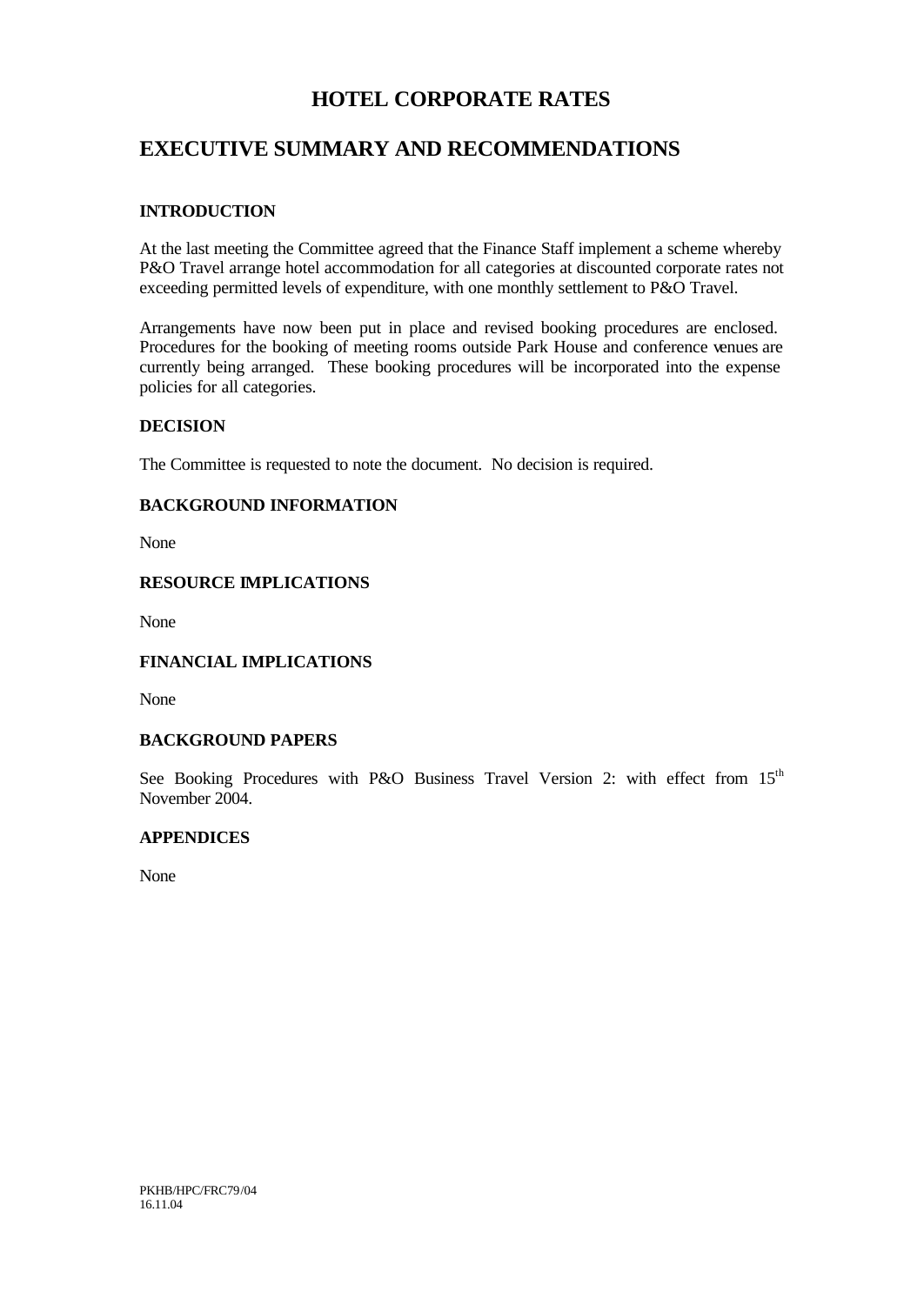# **HEALTH PROFESSIONS COUNCIL**

# **Booking procedures with P&O Business Travel**

**Version 2: with effect from 15th November 2004**

# **THIS VERSION INCLUDES NEW DETAILS CONCERNING THE RESERVATION AND PAYMENT OF HOTEL BILLS DIRECTLY BY THE HPC.**

## **INTRODUCTION**

Council Members, Partners and Staff must always act within the HPC Expense Policy currently in force for their category. P&O has details of the policies in force. They may well question class of travel when reservations are made but it remains the responsibility of individuals to book correctly. HPC reserves the right to seek recompense from individuals who make reservations that fall outside the policies.

## **PROCEDURE FOR RESERVATIONS**

On knowing that travel is required (air, rail, hotel, car hire) contact one of the five P&O consultants that have been allocated to look after the HPC account. The preferred method of contact is by e-mail but you are liberty to speak directly to a consultant (they all have the same telephone number).

Contact details are as follows:

| James Reeve                  | Team Leader                     | james.reeve@potravel.co.uk       |
|------------------------------|---------------------------------|----------------------------------|
| Liz Nichols                  | <b>Senior Travel Consultant</b> | liz.nichols@potravel.co.uk       |
| Stephen Lofthouse            | <b>Senior Travel Consultant</b> | stephen.lofthouse@potravel.co.uk |
| Claire Hadfield              | <b>Senior Travel Consultant</b> | claire.hadfield@potravel.co.uk   |
| Wendy Allison                | <b>Senior Travel Consultant</b> | wendy.allison@potravel.co.uk     |
| <b>GROUP E-MAIL ADDRESS:</b> |                                 | james.team@potravel.co.uk        |

Contact Telephone number: 020 7780 6554

In your request for a reservation, please give the following personal details:

- 1. Name
- 2. Your personal Reference Number (This number can be obtained by contacting the HPC purchase ledger officer, Lyn Johnson, on 020 7840 9703 or lynn.johnson@hpcuk.org)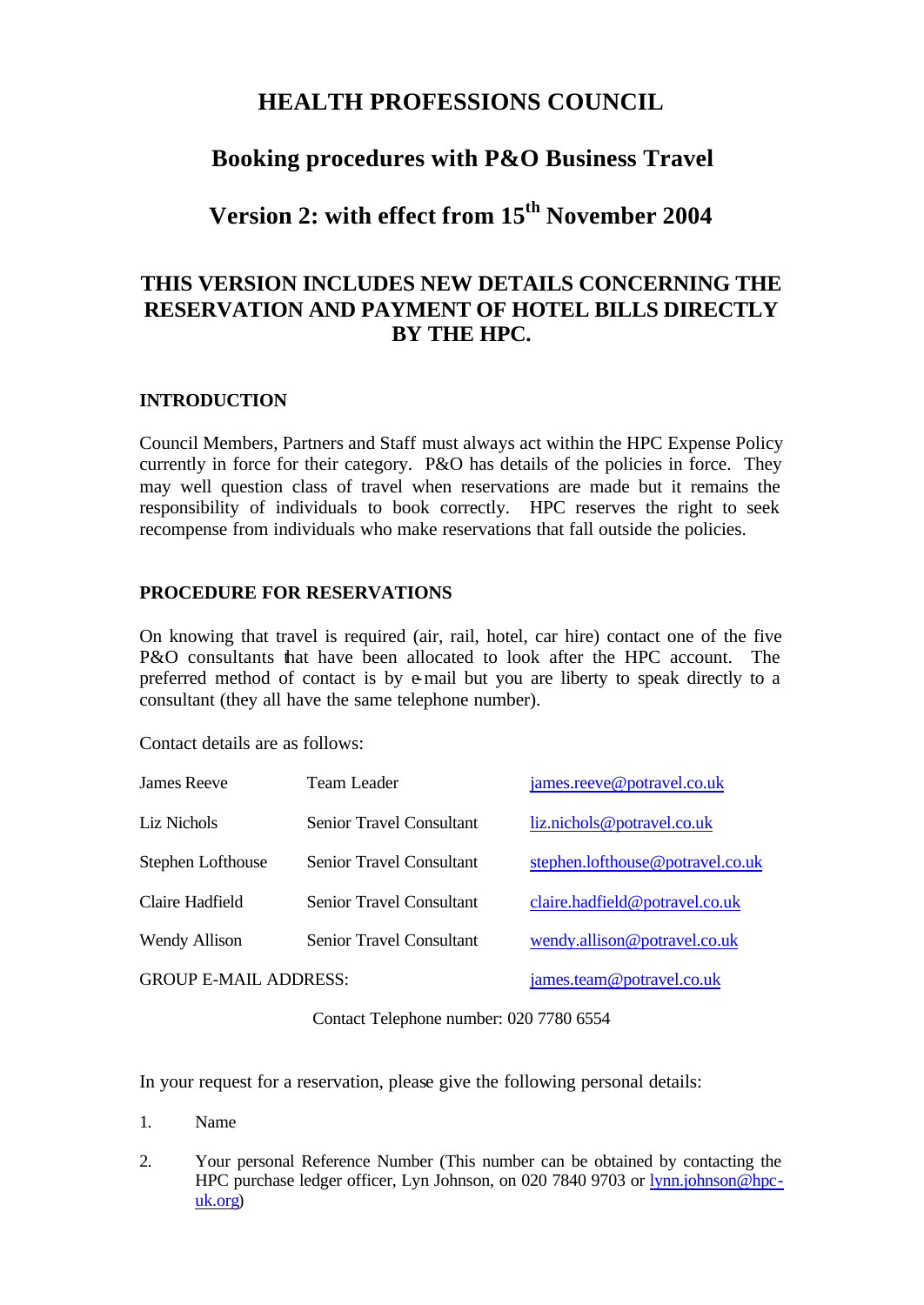- 3. Reason for travel (e.g. Council or Committee meeting, panel, visit, tribunal, conference, etc.)
- 4. Date and time of travel
- 5. Hotel requirement
- 6. Other requirements

P&O on making the reservations will send you (and the HPC Finance Department) a confirmation of your reservation by e-mail. Tickets will follow by first class post or some other method if specially requested and travel is imminent. Payment for tickets will be settled by HPC but hotel accommodation, although reserved by P&O, will need to be settled by individuals, at least for the time being.

**Please note that the agency has been instructed to always search for the cheapest air fare first (including budget or low-fare airlines). It is appreciated that on some occasions open tickets are required because return times are not always known in advance: in those instances regular fares may need to be paid. Club/Business Class Fares are not normally permitted without the express permission of the Chief Executive.**

Block bookings usually attract savings. If more than say 6 are travelling together (say for a conference or to an event), make a block reservation. P&O will arrange for you to sit together. Depending on numbers, they may be able to arrange for an exclusive rail carriage or section of a plane, at a financial saving to the organisation.

#### **\*\*\* NEW \*\*\***

**Hotel accommodation will now be reserved by P&O Travel and settled centrally by the HPC. You will no longer have to pay for your own accommodation. On booking you will receive the usual confirmation and when checking out at the end of your stay, you will only have to check the bill and sign it. THIS WILL ONLY APPLY FOR THE ACCOMMODATION ITSELF (UP TO THE MAXIMUM AGREED LIMIT – currently £120 per night B&B) AND A MEAL (AGAIN UP TO THE MAXIMUM AGREED LIMIT – currently £30). Where the room rate does not include breakfast, breakfast may also be claimed. OTHER EXPENDITURE SHOULD BE SETTLED PERSONALLY – THIS EXPENDITURE IS UNLIKELY TO BE CLAIMABLE FROM THE HPC ANYWAY. (See appendix concerning the hotels that can be used.)**

Should you have any problems that cannot be resolved with P&O, please contact Manj Cheema, HPC's Financial Accountant, (manj.cheema@hpc-uk.org).

## **PAUL BAKER Finance Director**

## **November 2004 (Edition 2)**

PKHB/P&OBookingProcedures02/151104